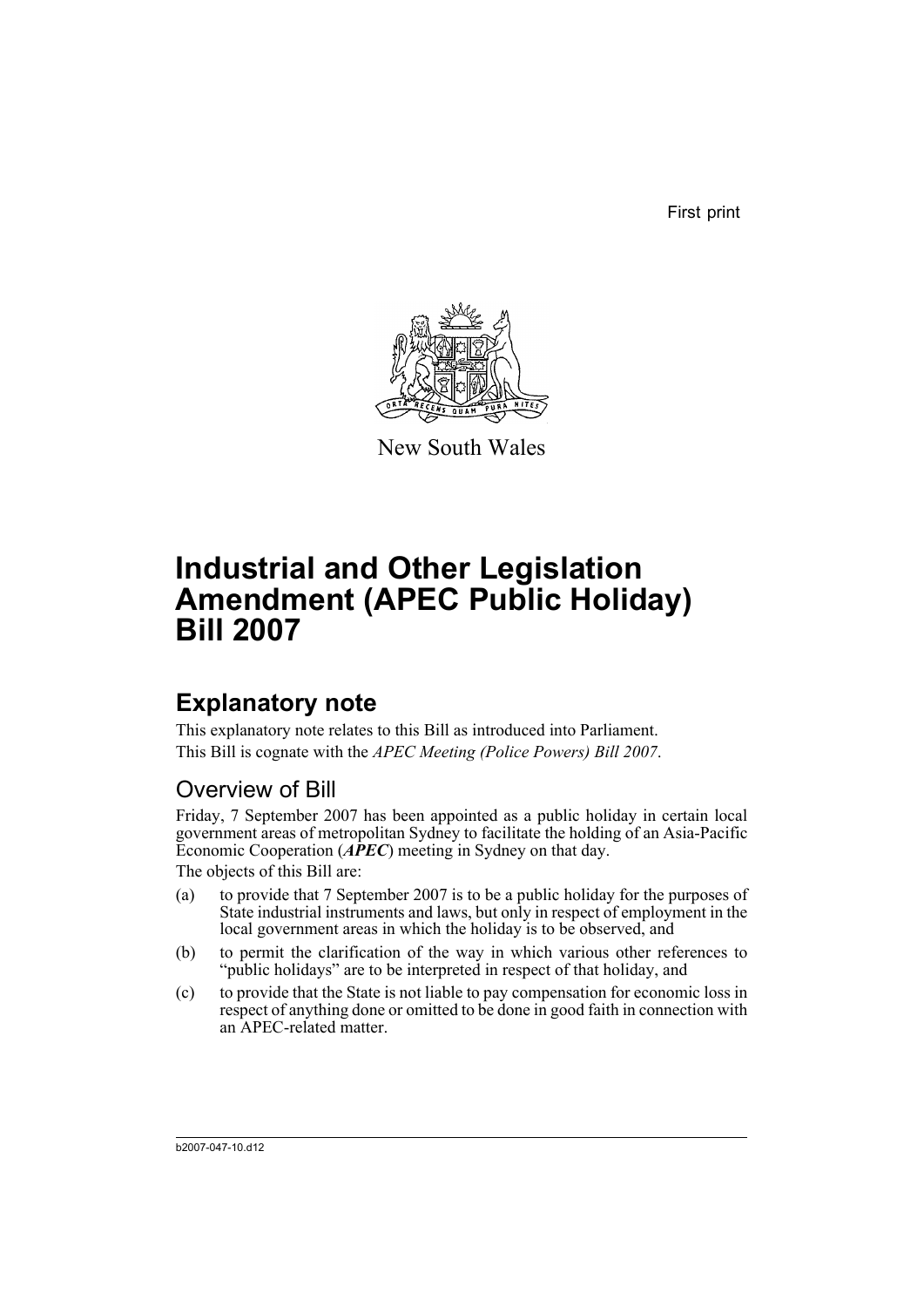Explanatory note

## Outline of provisions

**Clause 1** sets out the name (also called the short title) of the proposed Act.

**Clause 2** provides for the commencement of the proposed Act (except for section 4 and Schedule 2) on the date of assent to the Act. Section 4 and Schedule 2 are to commence on a day to be appointed by proclamation.

**Clause 3** is a formal provision that gives effect to the amendment to the *Industrial Relations Act 1996* set out in Schedule 1.

**Clause 4** is a formal provision that gives effect to the amendment to the *Shops and Industries Act 1962* set out in Schedule 2.

**Clause 5** is a formal provision that gives effect to the amendment to the *Long Service Leave Act 1955* set out in Schedule 3.

**Clause 6** is a formal provision that gives effect to the amendment to the *Banks and Bank Holidays Act 1912* set out in Schedule 4.

**Clause 7** provides for the repeal of the proposed Act at the beginning of 13 September 2007 (*the APEC period* ends at the end of 12 September 2007). Section 30 of the *Interpretation Act 1987* provides that the repeal of an amending Act does not affect the amendments made by that Act.

### **Schedule 1 Amendment of Industrial Relations Act 1996**

**Schedule 1** inserts proposed Part 10 (clauses 49 and 50) in the Schedule of savings, transitional and other provisions to the *Industrial Relations Act 1996* (*the Act*).

Proposed clause 49 inserts a definition of *the APEC public holiday* for the purposes of the proposed Part.

Proposed clause 50 makes it clear that a reference in any *industrial instrument* (within the meaning of the Act) to a public holiday is taken to include a reference to the APEC public holiday, but only in respect of the local government areas in which that holiday is to be observed. This is so regardless of the way in which the public holiday is described in the instrument concerned (for example, "day gazetted as a public holiday for the State").

#### **Schedule 2 Amendment of Shops and Industries Act 1962**

**Schedule 2** inserts proposed Part 4 (clauses 8–10) in the Schedule of savings, transitional and other provisions to the *Shops and Industries Act 1962* (*the Act*).

Proposed clause 8 inserts a definition of *the APEC public holiday* for the purposes of the proposed Part.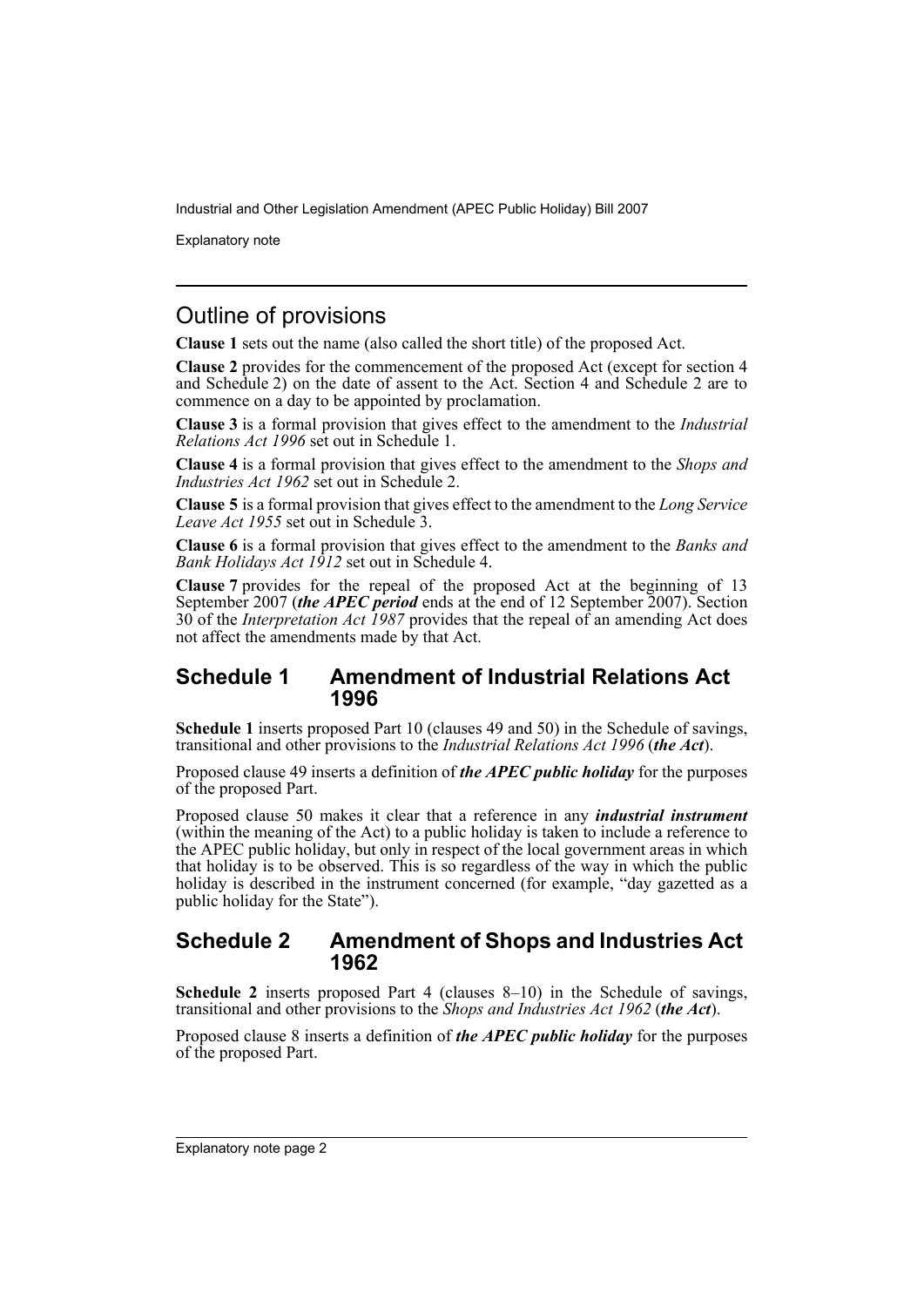Explanatory note

Proposed clause 9 provides that the APEC public holiday is taken to be a public holiday for the purposes of the Act, but only in respect of the local government areas in which that holiday is to be observed.

Section 85 (1) of the Act requires certain shops to be kept closed on public holidays. Section 85 (2) and (3) permit the Minister, by order published in the Gazette, to suspend the operation of section 85 (1) in certain circumstances. Other provisions of the Act also provide for various exemptions from the operation of the Act or parts of the Act (for example, section 78A).

Proposed clause 10 provides that any such exemption is of no effect on the APEC public holiday in respect of shops in the local government areas in which that holiday is to be observed. However, the proposed clause makes it clear that the clause does not operate to nullify any suspension under section 85 (2) of the operation of section 85 (1) in relation to the APEC public holiday.

## **Schedule 3 Amendment of Long Service Leave Act 1955**

**Schedule 3** inserts proposed clause 3 in the Schedule of savings and transitional provisions to the *Long Service Leave Act 1955* (*the Act*).

The effect of the proposed clause is that any person who is on long service leave on the APEC public holiday is entitled to have their period of long service leave extended by one day.

## **Schedule 4 Amendment of Banks and Bank Holidays Act 1912**

**Schedule 4** inserts proposed Part 3 (clauses 4–6) in the Schedule of savings, transitional and other provisions to the *Banks and Bank Holidays Act 1912* (*the Act*).

Proposed clause 4 inserts a definition of *the APEC public holiday* for the purposes of the proposed Part.

Various legislative provisions refer to, or define, "business day" and "working day" in terms of "a day that is not a Saturday, Sunday or public holiday". Even "public holiday" is variously explained (for example, section 78 of the *Shops and Industries Act 1962* defines that term, for the purposes of certain provisions of that Act, as "any day on which the following [listed] days are publicly observed").

To clarify the operation of these disparate references in relation to the APEC public holiday, proposed clause 5 enables the regulations to provide that the APEC public holiday is, or is not, to be taken to be (or to have been) a business day, a public holiday or a working day (in respect of the local government areas in which the holiday is to be observed), for the purposes of any Act or any statutory instrument (or any provision of any Act or any statutory instrument) specified in the regulations.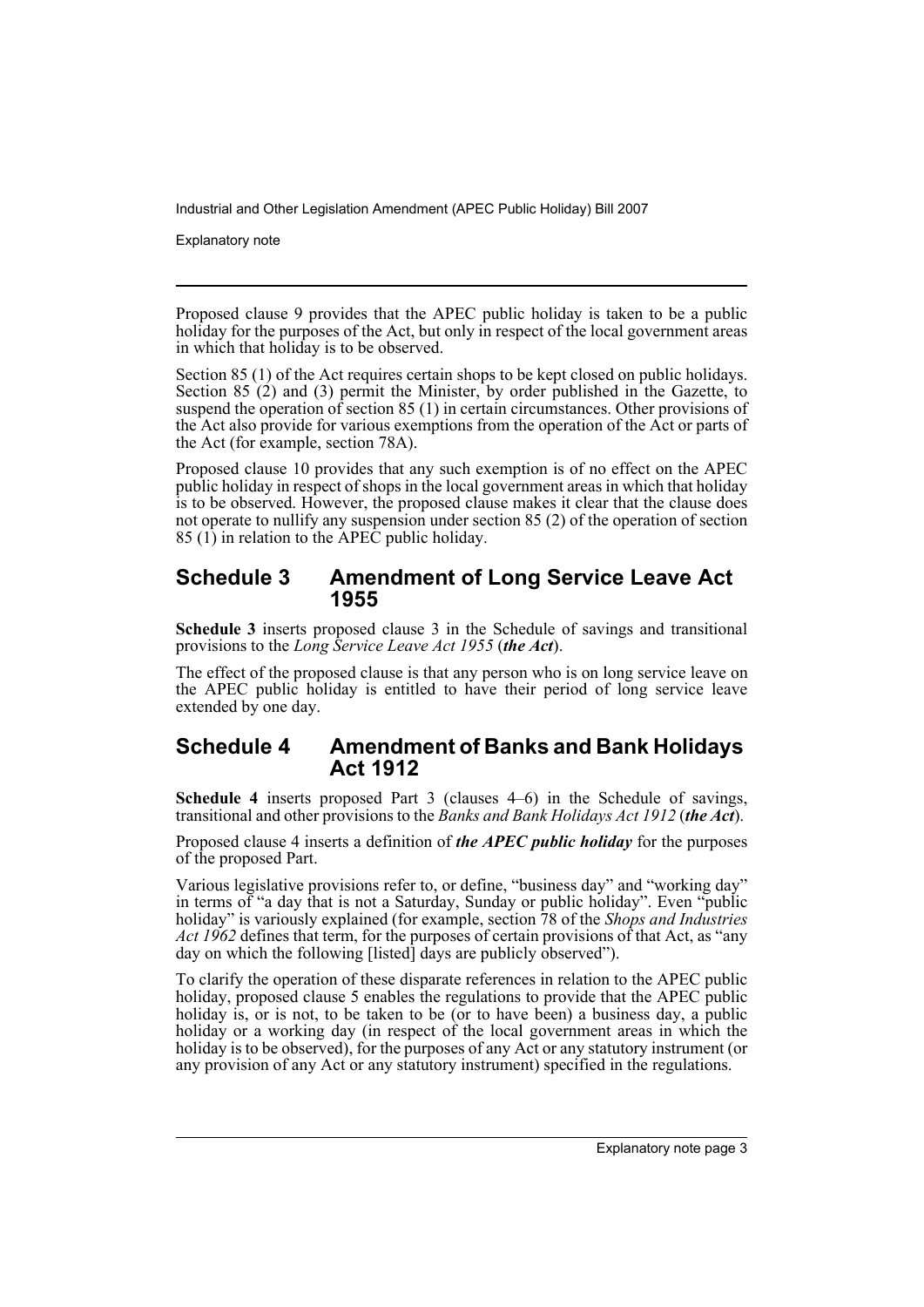Explanatory note

Proposed clause 6 makes it clear that no compensation in respect of things done or omitted to be done in good faith in connection with an *APEC-related matter* (as defined in the proposed clause) is payable by the State, an authority of the State or a local council or an officer, employee or agent of any of those persons.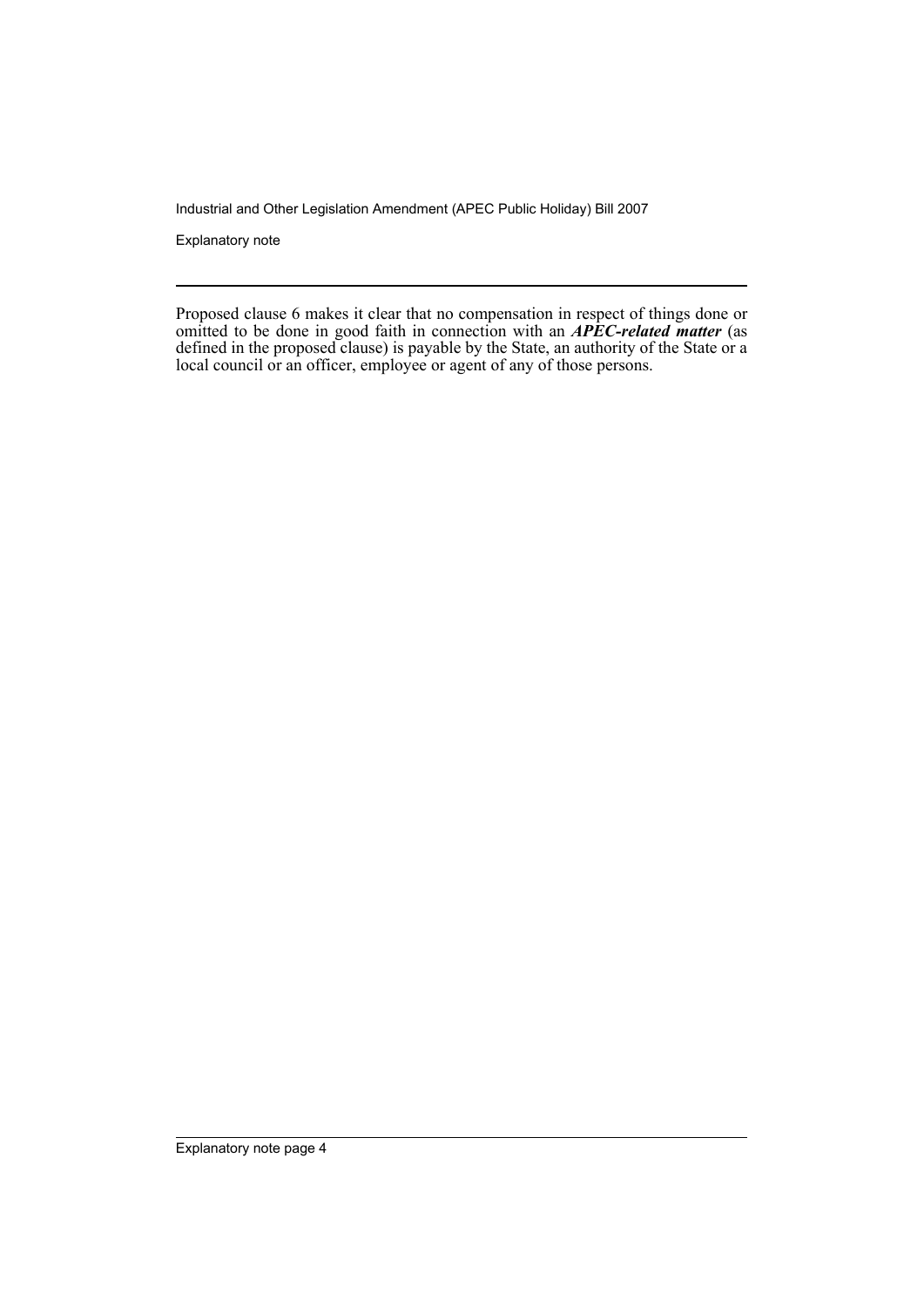First print



New South Wales

# **Industrial and Other Legislation Amendment (APEC Public Holiday) Bill 2007**

## **Contents**

|            |                                                     | Page |
|------------|-----------------------------------------------------|------|
| 1          | Name of Act                                         |      |
| 2          | Commencement                                        | 2    |
| 3          | Amendment of Industrial Relations Act 1996 No 17    | 2    |
| 4          | Amendment of Shops and Industries Act 1962 No 43    | 2    |
| 5          | Amendment of Long Service Leave Act 1955 No 38      |      |
| 6          | Amendment of Banks and Bank Holidays Act 1912 No 43 | 2    |
|            | Repeal of Act                                       | 2    |
| Schedule 1 | Amendment of Industrial Relations Act 1996          |      |
| Schedule 2 | Amendment of Shops and Industries Act 1962          | 4    |
| Schedule 3 | Amendment of Long Service Leave Act 1955            | 5    |
| Schedule 4 | Amendment of Banks and Bank Holidays Act 1912       |      |
|            |                                                     |      |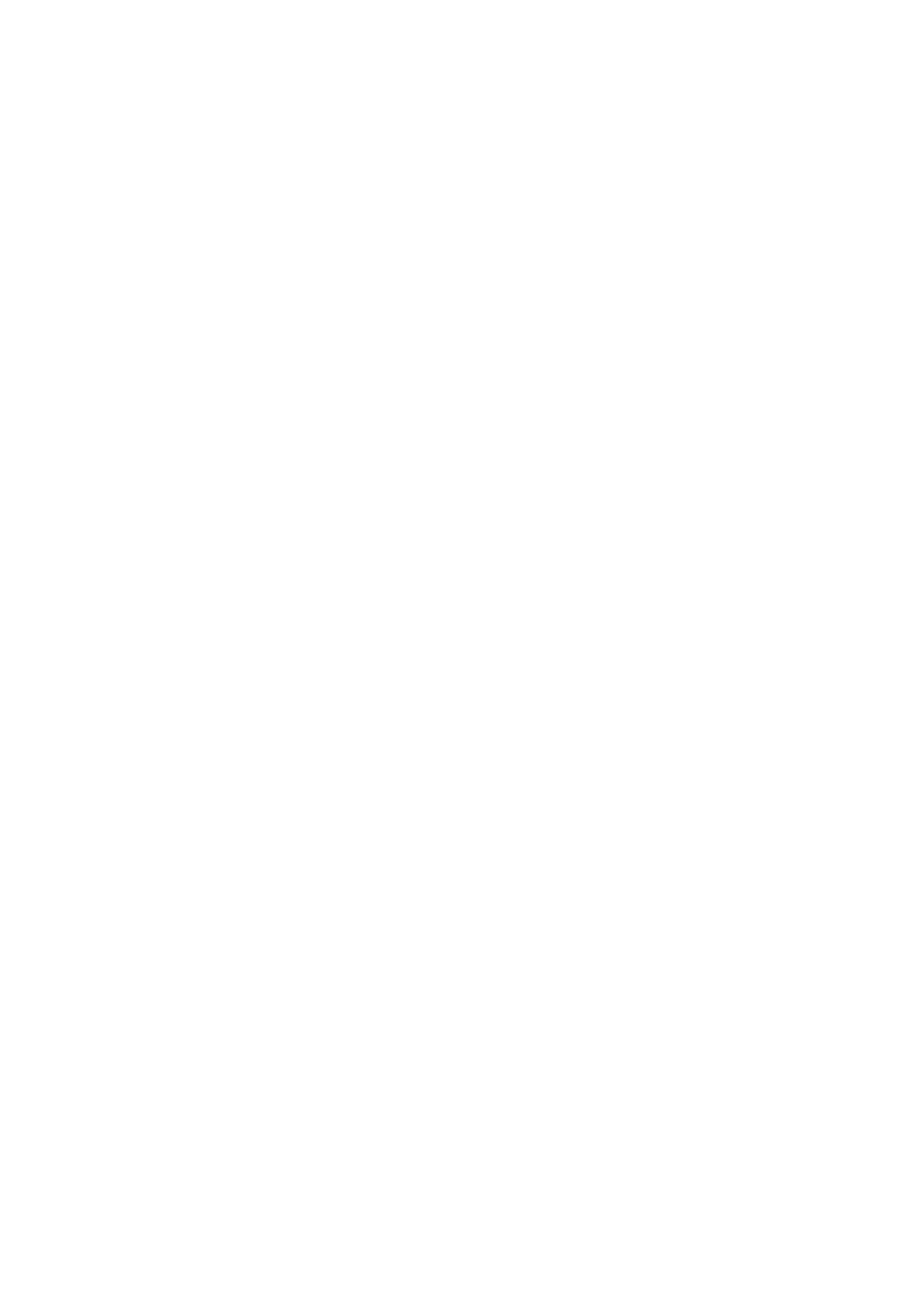

New South Wales

# **Industrial and Other Legislation Amendment (APEC Public Holiday) Bill 2007**

No , 2007

## **A Bill for**

An Act to amend certain Acts to clarify the way in which various references to public holidays are to be interpreted in respect of the public holiday appointed on 7 September 2007 in metropolitan Sydney to facilitate the holding of an APEC meeting on that day; and for other purposes.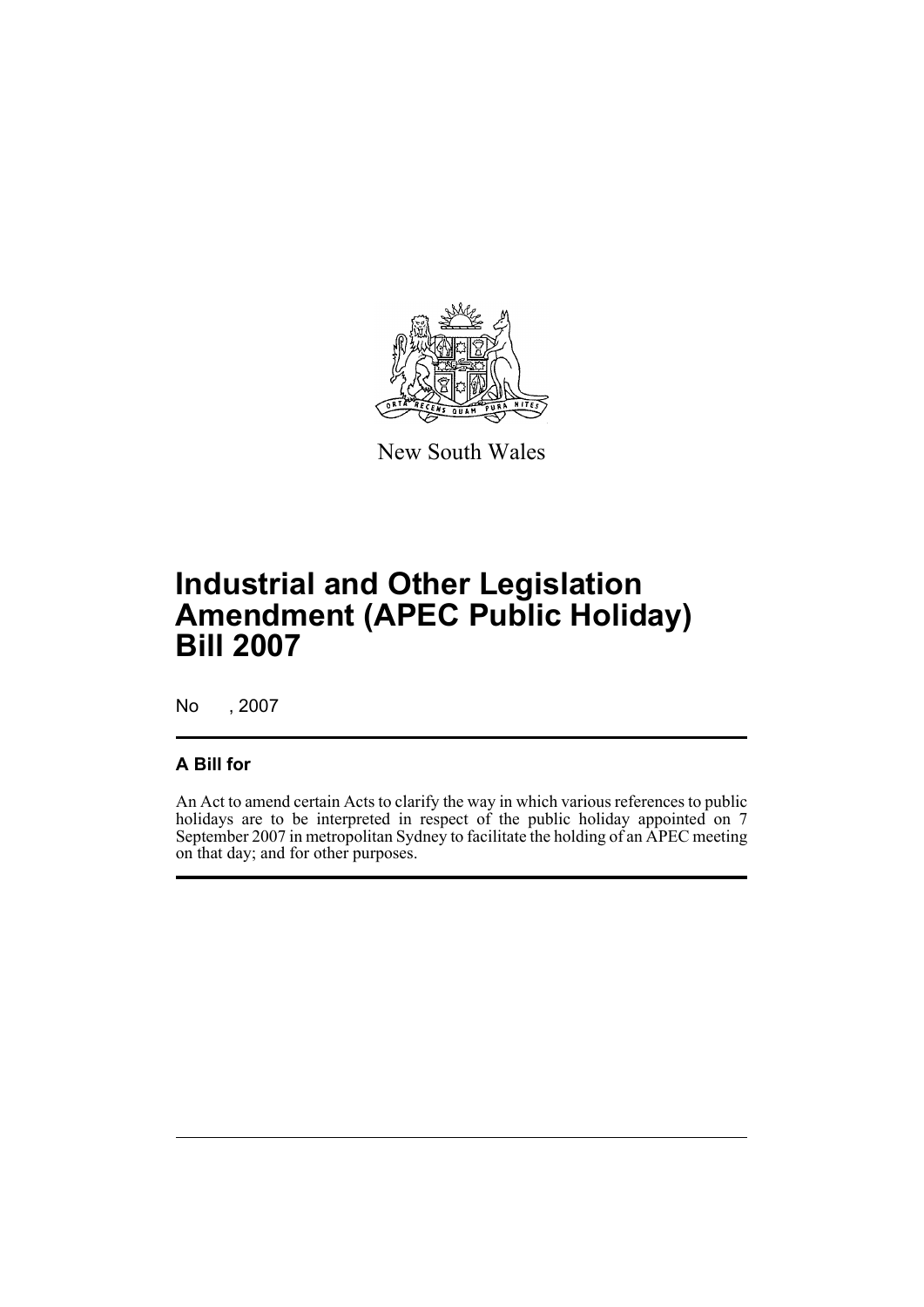<span id="page-7-6"></span><span id="page-7-5"></span><span id="page-7-4"></span><span id="page-7-3"></span><span id="page-7-2"></span><span id="page-7-1"></span><span id="page-7-0"></span>

|              |                                                     | The Legislature of New South Wales enacts:                                                                                                                | 1                            |
|--------------|-----------------------------------------------------|-----------------------------------------------------------------------------------------------------------------------------------------------------------|------------------------------|
| 1            | <b>Name of Act</b>                                  |                                                                                                                                                           |                              |
|              |                                                     | This Act is the Industrial and Other Legislation Amendment (APEC<br>Public Holiday) Act 2007.                                                             | 3<br>$\overline{\mathbf{4}}$ |
| $\mathbf{2}$ | Commencement                                        |                                                                                                                                                           |                              |
|              | (1)                                                 | This Act commences on the date of assent to this Act, except as<br>provided by subsection (2).                                                            | 6<br>$\overline{7}$          |
|              | (2)                                                 | Section 4 and Schedule 2 commence on a day to be appointed by<br>proclamation.                                                                            | 8<br>9                       |
| 3            | Amendment of Industrial Relations Act 1996 No 17    |                                                                                                                                                           |                              |
|              |                                                     | The <i>Industrial Relations Act 1996</i> is amended as set out in Schedule 1.                                                                             | 11                           |
| 4            |                                                     | Amendment of Shops and Industries Act 1962 No 43                                                                                                          | 12                           |
|              |                                                     | The <i>Shops and Industries Act 1962</i> is amended as set out in Schedule 2.                                                                             | 13                           |
| 5            | Amendment of Long Service Leave Act 1955 No 38      |                                                                                                                                                           |                              |
|              |                                                     | The Long Service Leave Act 1955 is amended as set out in Schedule 3.                                                                                      | 15                           |
| 6            | Amendment of Banks and Bank Holidays Act 1912 No 43 |                                                                                                                                                           |                              |
|              |                                                     | The Banks and Bank Holidays Act 1912 is amended as set out in<br>Schedule 4.                                                                              | 17<br>18                     |
| 7            | <b>Repeal of Act</b>                                |                                                                                                                                                           |                              |
|              | (1)                                                 | This Act is repealed at the beginning of 13 September 2007.                                                                                               | 20                           |
|              | (2)                                                 | The repeal of this Act does not, because of the operation of section 30<br>of the <i>Interpretation Act 1987</i> , affect any amendment made by this Act. | 21<br>22                     |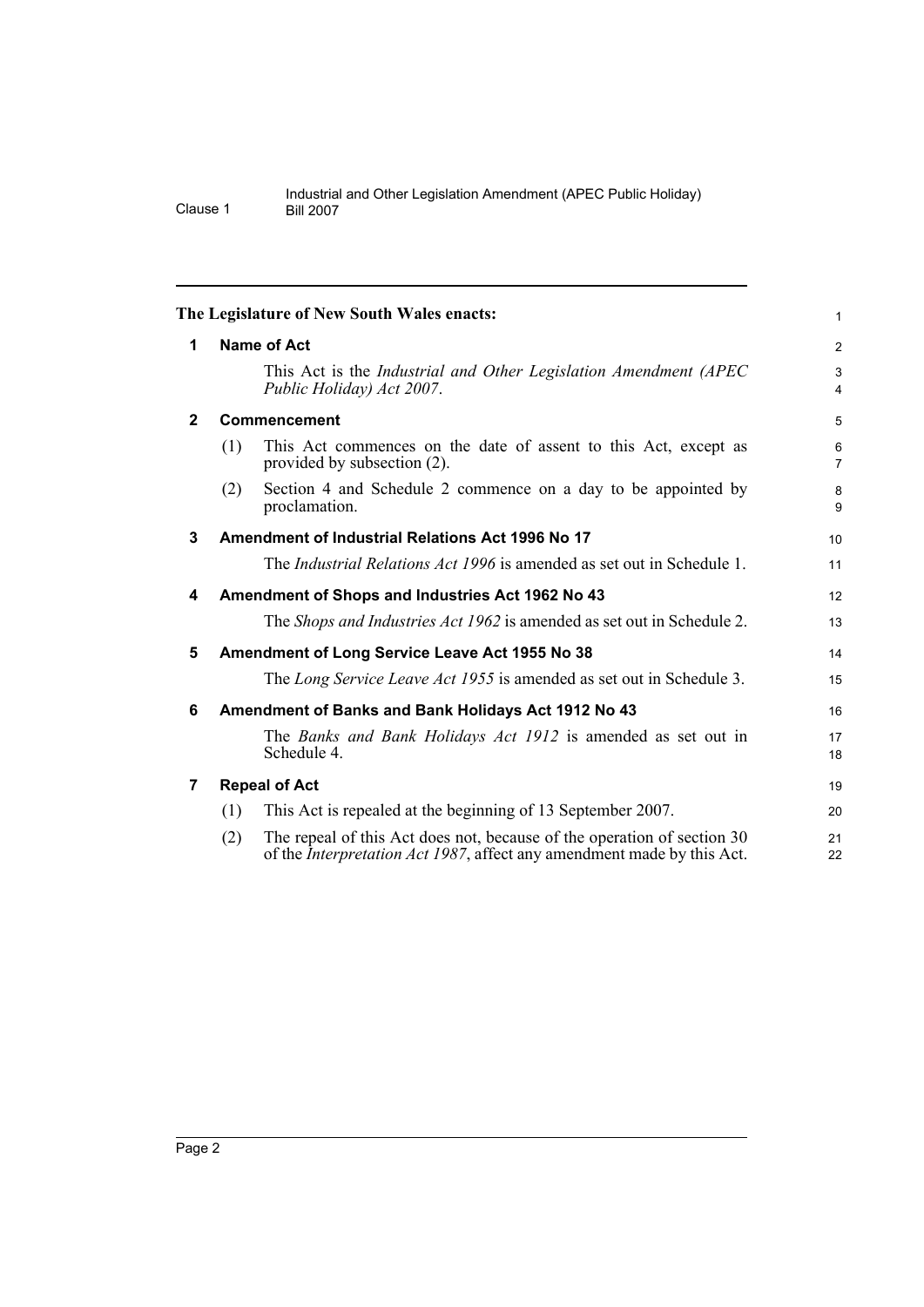Amendment of Industrial Relations Act 1996 Schedule 1

<span id="page-8-0"></span>

| <b>Schedule 1</b> | <b>Amendment of Industrial Relations Act</b><br>1996                                                                                                                                                                                                                                                                                                                                                                 | 1<br>$\overline{2}$                    |
|-------------------|----------------------------------------------------------------------------------------------------------------------------------------------------------------------------------------------------------------------------------------------------------------------------------------------------------------------------------------------------------------------------------------------------------------------|----------------------------------------|
|                   | (Section 3)                                                                                                                                                                                                                                                                                                                                                                                                          | 3                                      |
|                   | Schedule 4 Savings, transitional and other provisions                                                                                                                                                                                                                                                                                                                                                                | 4                                      |
|                   | Insert at the end of the Schedule:                                                                                                                                                                                                                                                                                                                                                                                   | 5                                      |
|                   | Part 10 Provisions consequent on appointment of<br><b>APEC public holiday</b>                                                                                                                                                                                                                                                                                                                                        | 6<br>$\overline{7}$                    |
| 49                | <b>Definition</b>                                                                                                                                                                                                                                                                                                                                                                                                    | 8                                      |
|                   | In this Part, the APEC public holiday means 7 September 2007,<br>being the day appointed by the notice published under section 19<br>(3) of the <i>Banks and Bank Holidays Act 1912</i> in Gazette No 36 of<br>2 March 2007 as a day to be observed as a public holiday in the<br>local government areas specified in the Schedule to the notice.                                                                    | 9<br>10<br>11<br>12<br>13              |
| 50                | <b>APEC public holiday</b><br>A reference in any industrial instrument to a public holiday<br>(whether described as a "holiday", "public holiday",<br>"proclaimed", "gazetted", "for the State", "for a special purpose"<br>or otherwise) is taken to include a reference to the APEC public<br>holiday, but only in respect of employment in the local<br>government areas in which that holiday is to be observed. | 14<br>15<br>16<br>17<br>18<br>19<br>20 |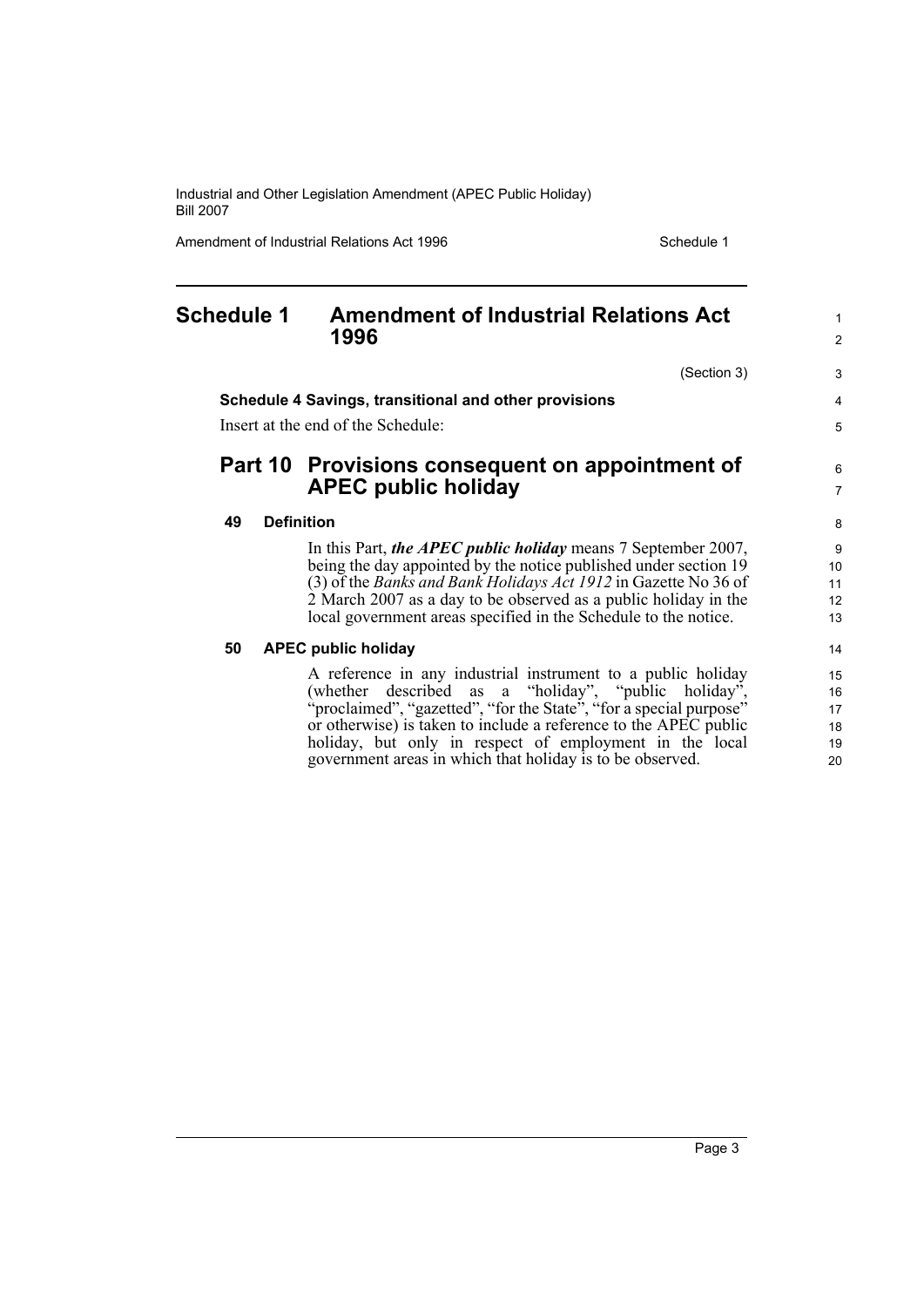Schedule 2 Amendment of Shops and Industries Act 1962

### <span id="page-9-0"></span>**Schedule 2 Amendment of Shops and Industries Act 1962**

**Schedule 2 Savings, transitional and other provisions**

**APEC public holiday**

(Section 4)

| Insert after clause 7: |                                                |
|------------------------|------------------------------------------------|
|                        | Part 4 Provisions consequent on appointment of |

#### 6 7

1  $\mathfrak{p}$ 

3 4 5

#### **8 Definition**

In this Part, *the APEC public holiday* means 7 September 2007, being the day appointed by the notice published under section 19 (3) of the *Banks and Bank Holidays Act 1912* in Gazette No 36 of 2 March 2007 as a day to be observed as a public holiday in the local government areas specified in the Schedule to the notice.

#### **9 APEC public holiday and this Act**

The APEC public holiday is taken to be a public holiday for the purposes of this Act, but only in respect of the local government areas in which that holiday is to be observed.

#### **10 Certain exemptions of no effect on APEC public holiday**

- (1) Subject to subclause (2), any exemption from the operation of section 85 (1), in respect of a shop in a local government area in which the APEC public holiday is to be observed, whether granted before or after the commencement of this clause, is of no effect on the APEC public holiday.
- (2) However, subclause (1) does not apply to any suspension, under section 85 (2), of the operation of section 85 (1) in relation to the APEC public holiday.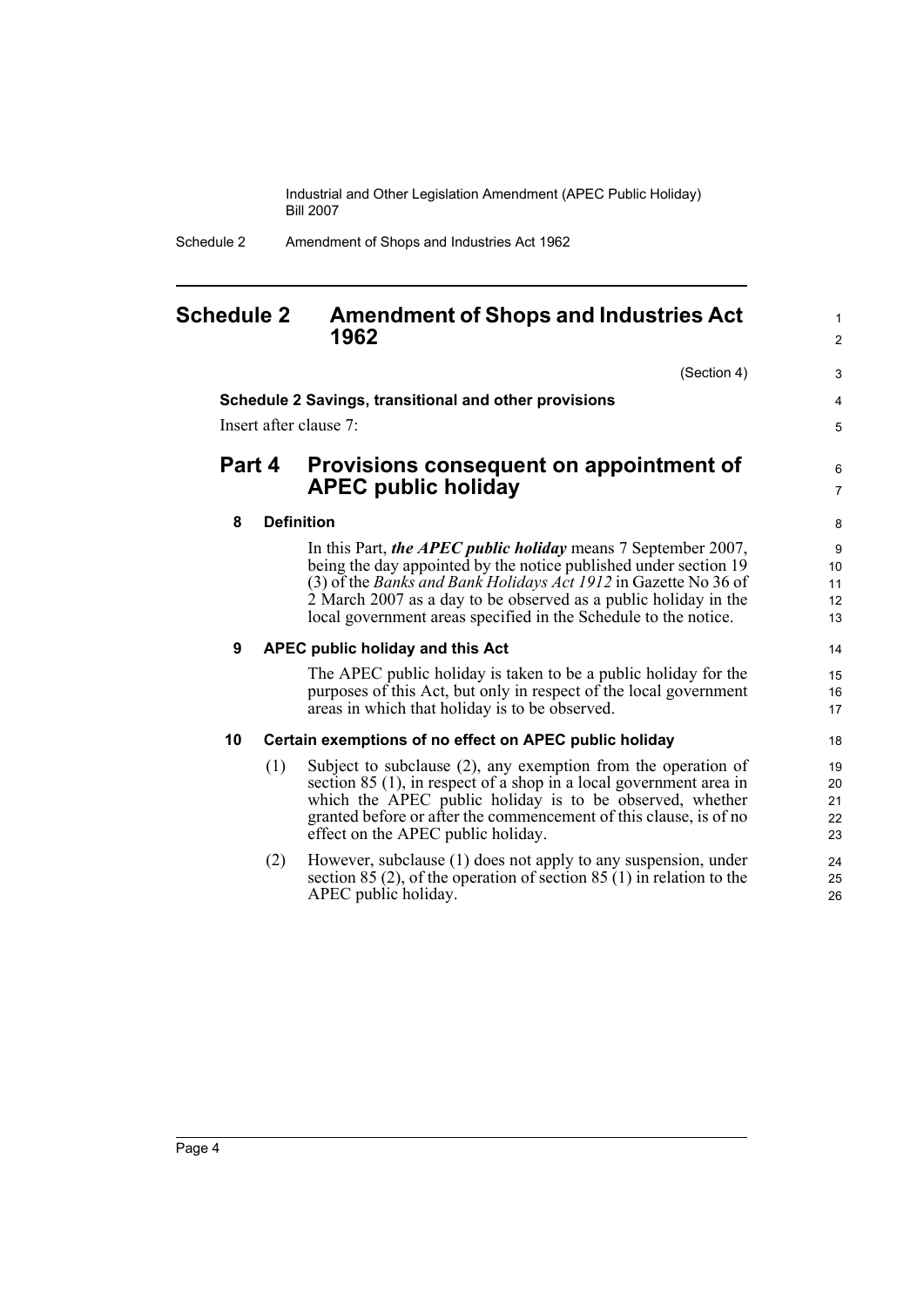Amendment of Long Service Leave Act 1955 Schedule 3

1 2

## <span id="page-10-0"></span>**Schedule 3 Amendment of Long Service Leave Act 1955**

|                                                            | (Section 5)                                                      | 3                                                                                                                                                                                                                                                                                                                                                                                                                                                                                                                                                                                                                           |
|------------------------------------------------------------|------------------------------------------------------------------|-----------------------------------------------------------------------------------------------------------------------------------------------------------------------------------------------------------------------------------------------------------------------------------------------------------------------------------------------------------------------------------------------------------------------------------------------------------------------------------------------------------------------------------------------------------------------------------------------------------------------------|
|                                                            |                                                                  | 4                                                                                                                                                                                                                                                                                                                                                                                                                                                                                                                                                                                                                           |
|                                                            |                                                                  | 5                                                                                                                                                                                                                                                                                                                                                                                                                                                                                                                                                                                                                           |
| Provision consequent on appointment of APEC public holiday |                                                                  |                                                                                                                                                                                                                                                                                                                                                                                                                                                                                                                                                                                                                             |
| (1)                                                        | Section 4 (4A) applies in relation to the APEC public holiday as | 7                                                                                                                                                                                                                                                                                                                                                                                                                                                                                                                                                                                                                           |
|                                                            |                                                                  | 8                                                                                                                                                                                                                                                                                                                                                                                                                                                                                                                                                                                                                           |
|                                                            |                                                                  | 9                                                                                                                                                                                                                                                                                                                                                                                                                                                                                                                                                                                                                           |
|                                                            |                                                                  | 10 <sup>1</sup>                                                                                                                                                                                                                                                                                                                                                                                                                                                                                                                                                                                                             |
| (2)                                                        |                                                                  | 11                                                                                                                                                                                                                                                                                                                                                                                                                                                                                                                                                                                                                          |
|                                                            |                                                                  | 12                                                                                                                                                                                                                                                                                                                                                                                                                                                                                                                                                                                                                          |
|                                                            |                                                                  | 13                                                                                                                                                                                                                                                                                                                                                                                                                                                                                                                                                                                                                          |
|                                                            |                                                                  | 14                                                                                                                                                                                                                                                                                                                                                                                                                                                                                                                                                                                                                          |
|                                                            |                                                                  | 15                                                                                                                                                                                                                                                                                                                                                                                                                                                                                                                                                                                                                          |
|                                                            |                                                                  | 16                                                                                                                                                                                                                                                                                                                                                                                                                                                                                                                                                                                                                          |
|                                                            |                                                                  | <b>Schedule 1 Savings and transitional provisions</b><br>Insert after clause 2:<br>if that holiday were appointed under section $4(AA)(a)$ , but only<br>in respect of employment in the local government areas in which<br>the APEC public holiday is to be observed.<br>In this clause, the APEC public holiday means 7 September<br>2007, being the day appointed by the notice published under<br>section 19 (3) of the Banks and Bank Holidays Act 1912 in<br>Gazette No 36 of 2 March 2007 as the day to be observed as a<br>public holiday in the local government areas specified in the<br>Schedule to the notice. |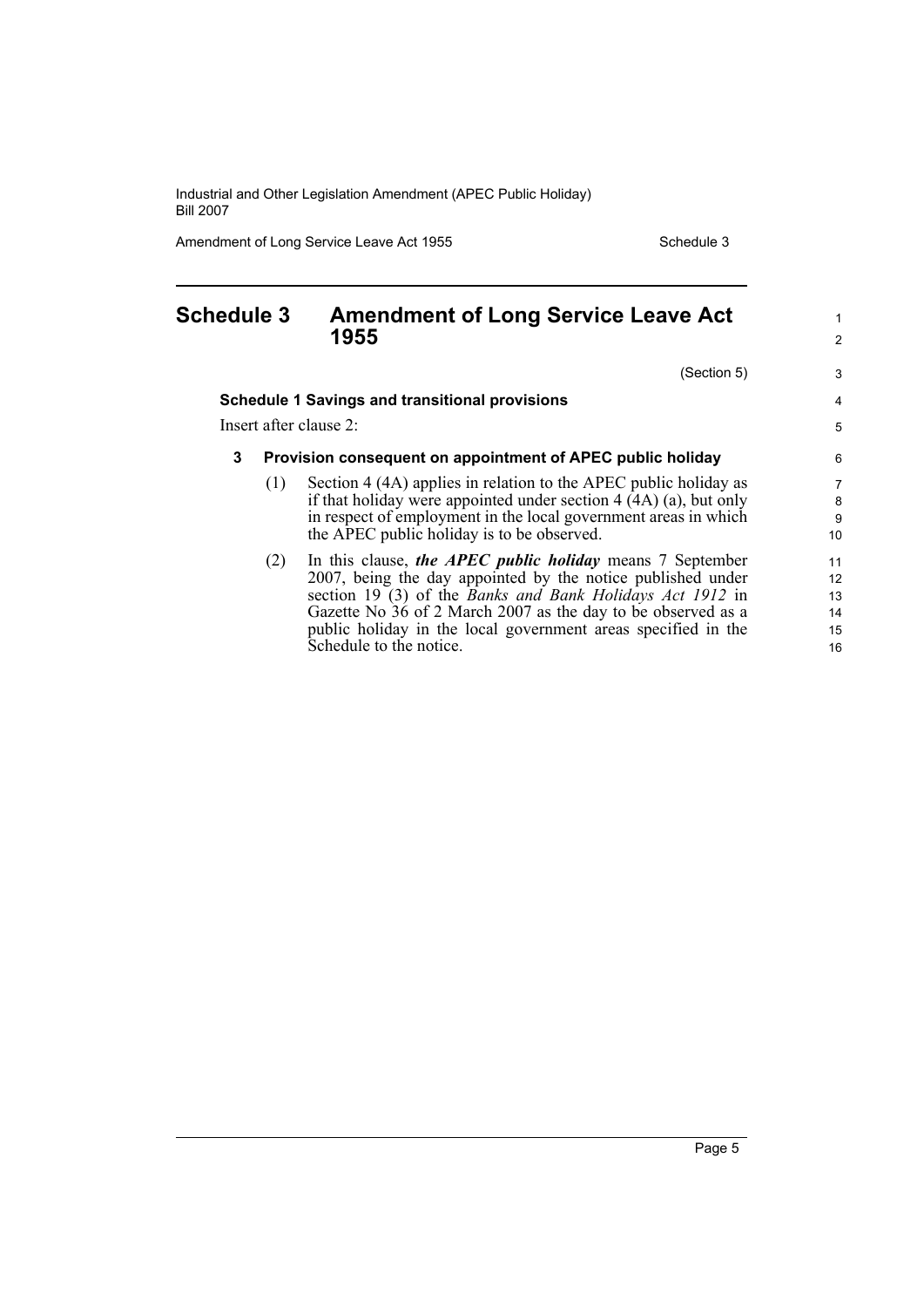> 1 2

Schedule 4 Amendment of Banks and Bank Holidays Act 1912

### <span id="page-11-0"></span>**Schedule 4 Amendment of Banks and Bank Holidays Act 1912**

|        |                                                   | (Section 6)                                                                                                                                                                                                                                                                                                     | 3                          |  |  |
|--------|---------------------------------------------------|-----------------------------------------------------------------------------------------------------------------------------------------------------------------------------------------------------------------------------------------------------------------------------------------------------------------|----------------------------|--|--|
|        |                                                   | Schedule 5 Savings, transitional and other provisions                                                                                                                                                                                                                                                           | 4                          |  |  |
|        |                                                   | Insert after clause 3:                                                                                                                                                                                                                                                                                          | 5                          |  |  |
| Part 3 |                                                   | Provisions consequent on appointment of<br><b>APEC public holiday</b>                                                                                                                                                                                                                                           | 6<br>$\overline{7}$        |  |  |
| 4      |                                                   | <b>Definition</b>                                                                                                                                                                                                                                                                                               | 8                          |  |  |
|        |                                                   | In this Part, the APEC public holiday means 7 September 2007,<br>being the day appointed by the notice published under section 19<br>(3) in Gazette $\overline{No}$ 36 of 2 March 2007 as a day to be observed as<br>a public holiday in the local government areas specified in the<br>Schedule to the notice. | 9<br>10<br>11<br>12<br>13  |  |  |
| 5      | <b>Regulations concerning APEC public holiday</b> |                                                                                                                                                                                                                                                                                                                 |                            |  |  |
|        | (1)                                               | The regulations may contain provisions of a savings or<br>transitional nature consequent on the appointment of the APEC<br>public holiday.                                                                                                                                                                      | 15<br>16<br>17             |  |  |
|        | (2)                                               | Without limiting subclause (1), the regulations may provide that,<br>for the purposes of any Act or any statutory instrument (or any<br>provision of any Act or any statutory instrument) specified in the<br>regulations, the APEC public holiday:                                                             | 18<br>19<br>20<br>21       |  |  |
|        |                                                   | is taken to be a business day, or<br>(a)                                                                                                                                                                                                                                                                        | 22                         |  |  |
|        |                                                   | (b)<br>is taken not to be a business day, or                                                                                                                                                                                                                                                                    | 23                         |  |  |
|        |                                                   | is taken to be a public holiday, or<br>(c)                                                                                                                                                                                                                                                                      | 24                         |  |  |
|        |                                                   | (d)<br>is taken not to be a public holiday, or                                                                                                                                                                                                                                                                  | 25                         |  |  |
|        |                                                   | is taken to be a working day, or<br>(e)                                                                                                                                                                                                                                                                         | 26                         |  |  |
|        |                                                   | (f)<br>is taken not to be a working day.                                                                                                                                                                                                                                                                        | 27                         |  |  |
|        | (3)                                               | Any such regulation may, if made after 7 September 2007,<br>provide that, for the purposes of the Act, instrument or provision<br>concerned, the APEC public holiday is taken always to have<br>been, or not to have been, a business day, public holiday or<br>working day (as the case may require).          | 28<br>29<br>30<br>31<br>32 |  |  |